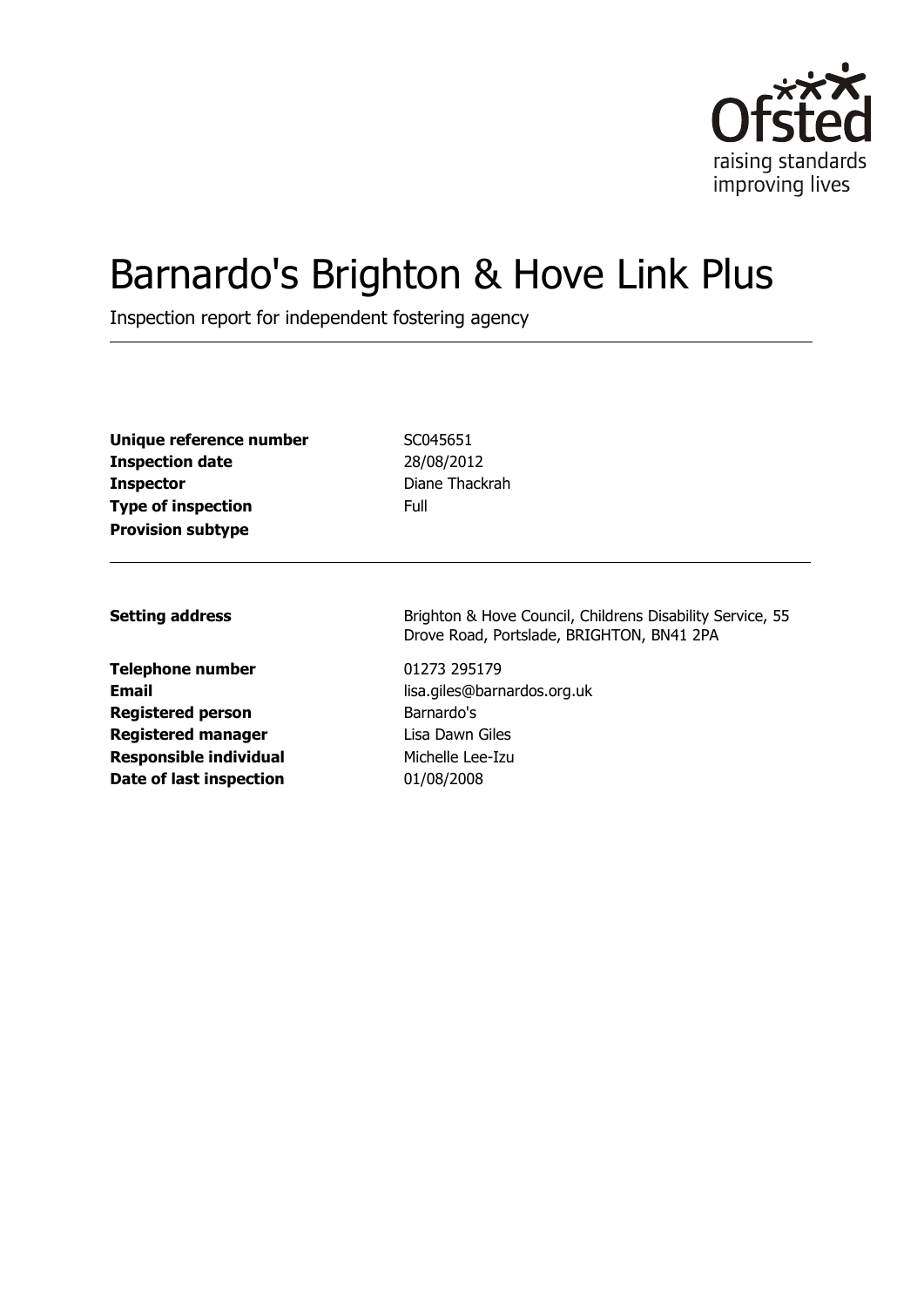© Crown copyright 2012

Website: www.ofsted.gov.uk

This document may be reproduced in whole or in part for non-commercial educational purposes, provided that the information quoted is reproduced without adaptation and the source and date of publication are stated.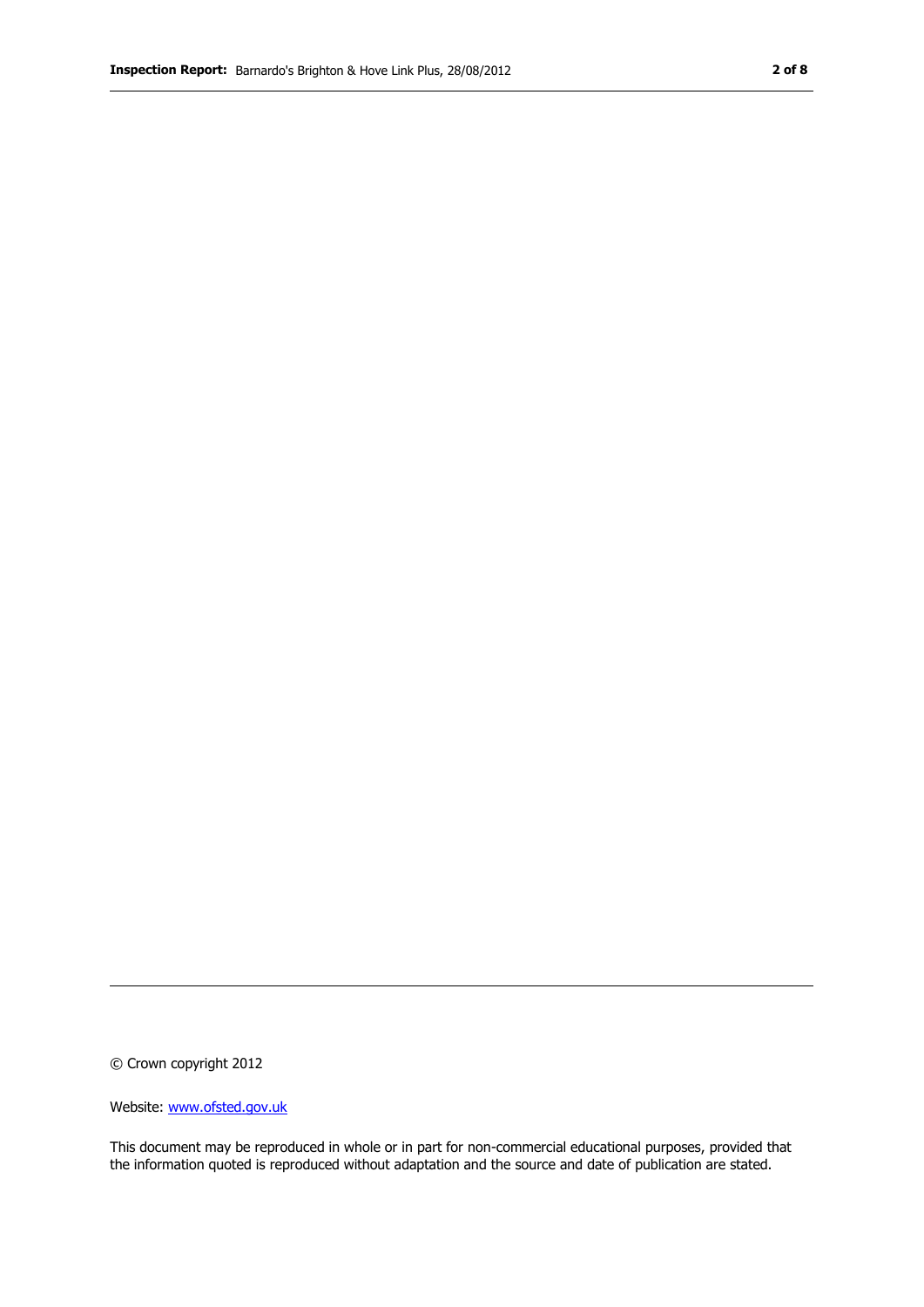# **Service information**

## **Brief description of the service**

Barnardo's Brighton and Hove Link Plus is an independent fostering agency. It is a jointly funded project between Brighton and Hove Children and Young People's Trust and Barnardo's. The service provides short-break foster care to children and young people with disabilities. There are 24 carers and 35 children and young people receiving a service. Placements include overnight stays, weekend/week breaks and for a few children, full-time foster care.

#### **The inspection judgements and what they mean**

**Outstanding:** a service of exceptional quality that significantly exceeds minimum requirements **Good**: a service of high quality that exceeds minimum requirements **Adequate**: a service that only meets minimum requirements **Inadequate:** a service that does not meet minimum requirements

# **Overall effectiveness**

The overall effectiveness is judged to be **good**.

This is a good service where young people have their needs well met. There is high quality support which results in placement stability. Young people make good progress in all areas of their lives and their welfare is promoted. Young people are happy in their placements and share strong relationships with their carers. There is generally a thorough recruitment and assessment process which means that young people receive care from people who can meet their needs. This means that young people feel happy and are kept safe. However, the arrangements for the vetting of volunteers could be improved in order to offer safer care to young people. The high quality support provided to carers means that carers understand young people's needs and how to meet these. The views of young people are valued and actively sought. As a result, these views help shape the service's work. There is good management within the service and a strong focus of quality monitoring. This means that effective steps are taken to improve service provision. There are low levels of young people who go missing from the service which reflect trends found nationally.

# **Areas for improvement**

#### **Statutory Requirements**

This section sets out the actions which must be taken so that the registered person/s meets the Care Standards Act 2000, Fostering Services (England) Regulations 2011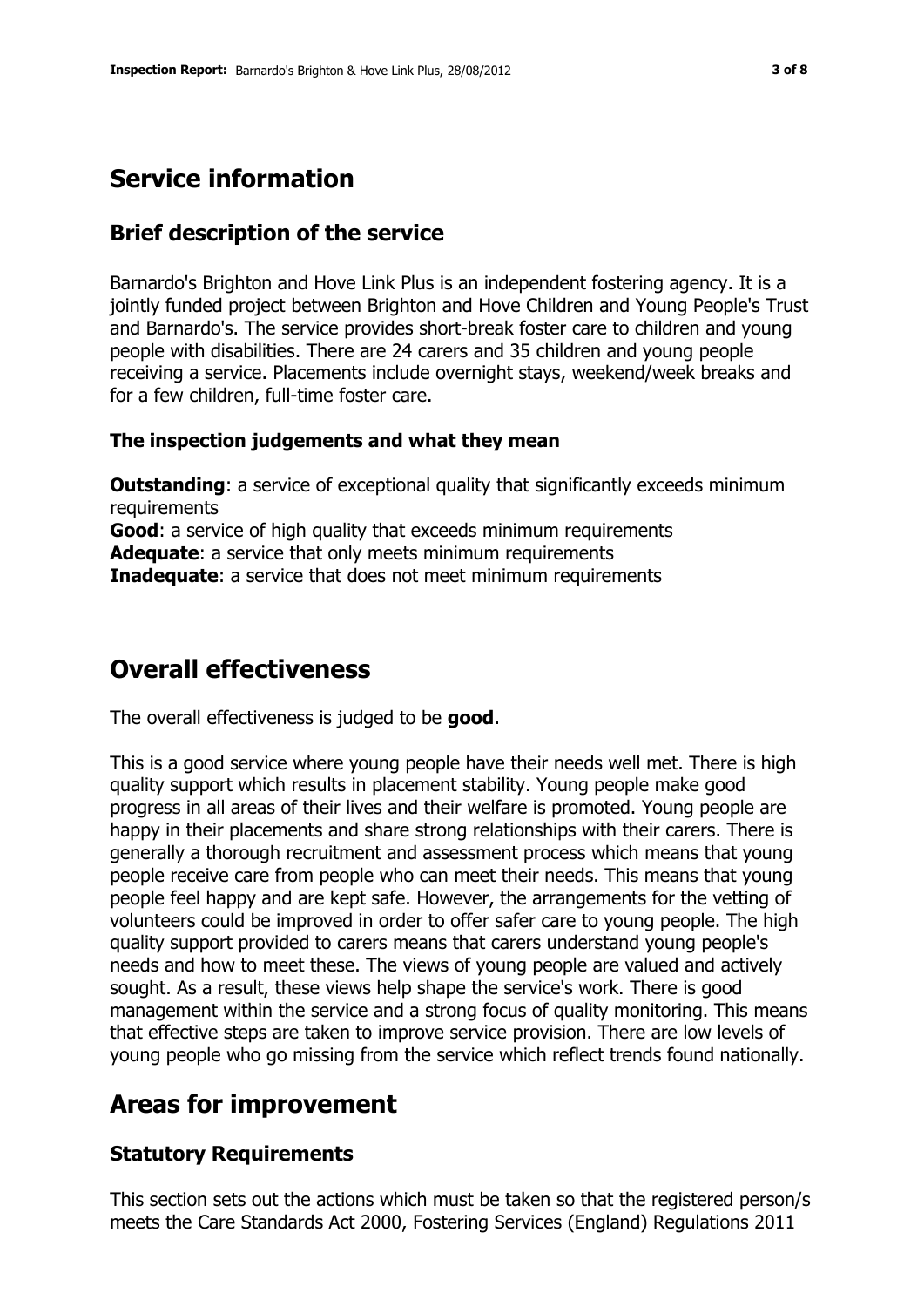and the National Minimum Standards. The registered person(s) must comply with the given timescales.

| Reg. | <b>Requirement</b>                                                     | Due date   |
|------|------------------------------------------------------------------------|------------|
| 20   | ensure the fostering service has a record of the recruitment           | 03/10/2012 |
|      | $(2011)$ and suitability cheeks which have been carried out for foster |            |
|      | carers and those working (including volunteers) which includes         |            |
|      | all checks listed A - F in this NMS. Regulation 20 $(1)(a)\&(b))$      |            |

## **Recommendations**

To improve the quality and standards of care further the registered person should take account of the following recommendation(s):

## **Outcomes for children and young people**

Outcomes for children and young people are **good**.

Young people make progress in their development as they receive quality short breaks. Staff are active in the early decision making process about matching as they contribute to the panel process. This means that staff liaise with social workers, health workers and education providers about suitable placements. As a result, young people are placed with carers who support them to make progress in all areas of their lives. Young people are happy and safe in their placements and feel valued by their foster carers. A parent said that her son, 'Really looks forwards to going. His personal development has really been enhanced, he has grown in confidence and this has enhanced his playing and socialising.'

Young people develop skills in understanding health risks and healthy lifestyles. This is achieved as carers understand their roles in promoting the health of young people. Access to health care is available through consultant paediatricians, looked after children's nurses and physiotherapists. As a result, young people access the services that meet their health needs. Young people are supported to make achievements in education. They attend educational provision that meets their needs and carers play a strong role in supporting young people's educational attainment. A social worker said, 'carers really advocate for young people.' There is a transitions policy which is comprehensive and covers areas such as social lives and relationships, sex, and developing self-esteem. The implementation of this policy is successful in providing young people with skills for a successful transition into adulthood.

Young people are regularly consulted with about the running of the service. An independent reviewing officer said, 'Children's views are usually sought about the foster care they have been offered.' Young people are supported to communicate their views. There is a strong focus on the individual communication needs of young people and in helping carers to understand these. As a result, young people feel valued, listened to and happy. There are very few placement disruptions. This is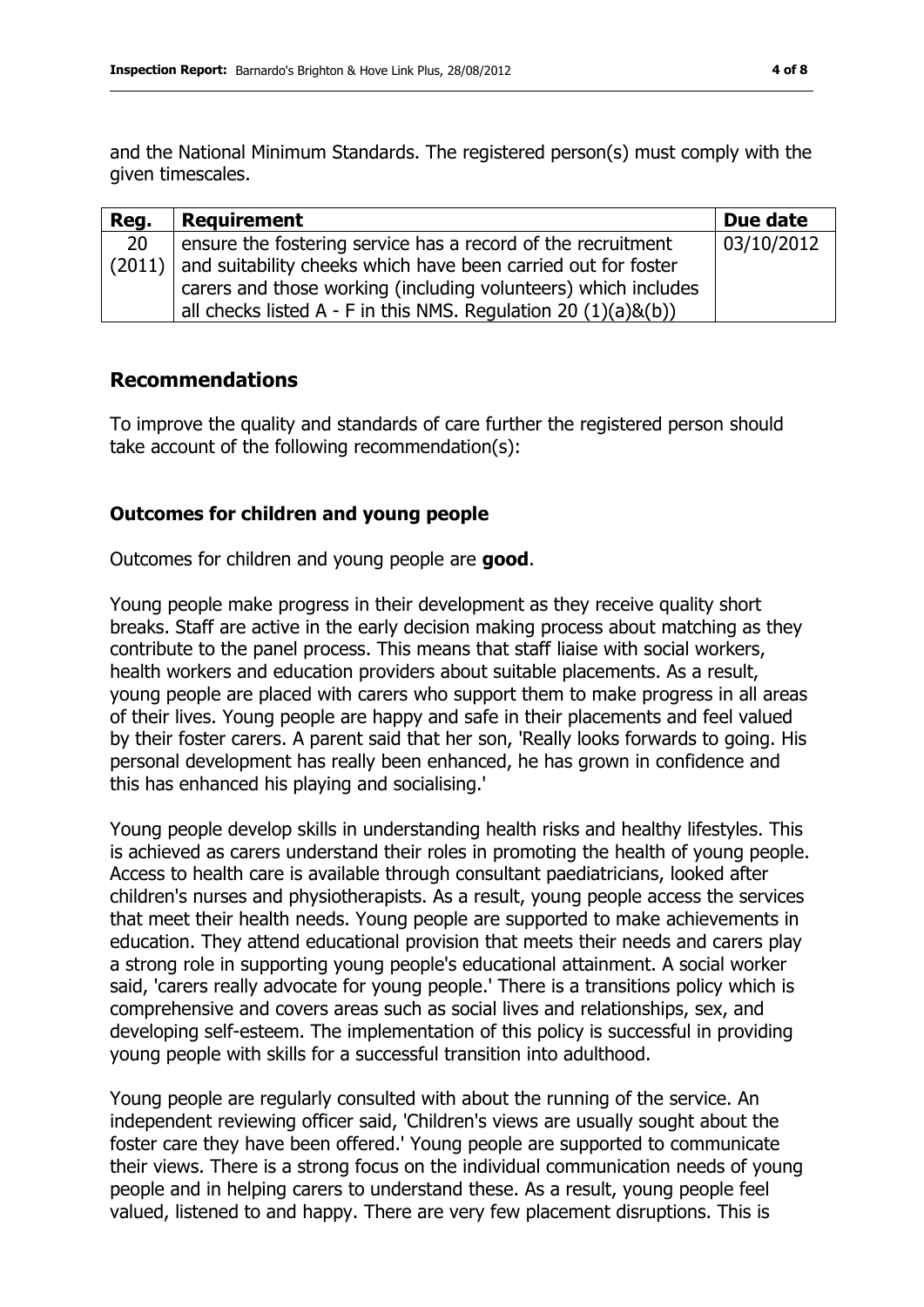achieved through the strong support provided to carers and the strong focus on supporting positive parent/carer relationships. Young people enjoy a full range of stimulating and interesting opportunities. For example, some go to Brownies when staying with their carers. Carers understand that this is important for the development of young people. As a result, young people develop and enjoy meaningful relationships with their peers and enjoy their short breaks.

#### **Quality of service**

The quality of the service is **good**.

There are strong arrangements for the recruitment of a range of skilled foster carers. A stakeholder said, 'They put a lot of energy into getting the right carers.' There is an on-going recruitment process which is focussed and promotes the recruitment of minority groups. This ensures that young people have their needs met by people capable to do so. There is an informative and clear website that sets out a realistic picture of what it is like to be a foster carer. The assessment process is well focused on the needs of young people. As a result, suitable carers are recruited who can meet the needs of young people. There is an effective panel that make quality and appropriate recommendations which promote the welfare of young people. A panel member said, 'We have had some well-organised, informative and interesting training, My appraisal is formally recorded.' A carer said, 'Panel was scary but the members where lovely.'

Foster carers feel well supported by the service. They say that they are visited every month by their supervising social workers. Carers have a named supervising social worker to offer advice and support and to liaise with parents and other agencies in order to support placement stability. Carers say that the support provided is extremely strong. One carer said, 'If your link worker is not available, someone else in the service helps you.' A comprehensive training programme is available to carers through the local authority. Additional training is provided through the service. For example, on-line training in paediatric first aid has been added to the training programme. Carers say that positive intervention training is fantastic. One said, 'It really helped me to think about things and this has helped reduce problems.' This is effective in ensuring that carers have the skills and knowledge to care for young people well. The development of foster carers is viewed as important and support is provided for them to fill any gaps in their knowledge.

Young people's needs are comprehensively understood by carers leading to stable placements. A parent said, 'I feel totally confident that my son will be well looked after.' Additional support is provided to enhance placement safety and quality where this is necessary. For example, cupboard locks, safety gates, stairs and a bath board have been provided for a young person in one carer's home to enhance safety. An occupational therapist was provided to demonstrate how to use these safely. There is an expectation that all carers complete training in promoting good mental and physical health for young people. Mandatory training regarding current guidelines such as swine flu and rules regarding paracetomal is provided to carers. As a result, young people's health is well promoted. There are strong working relationships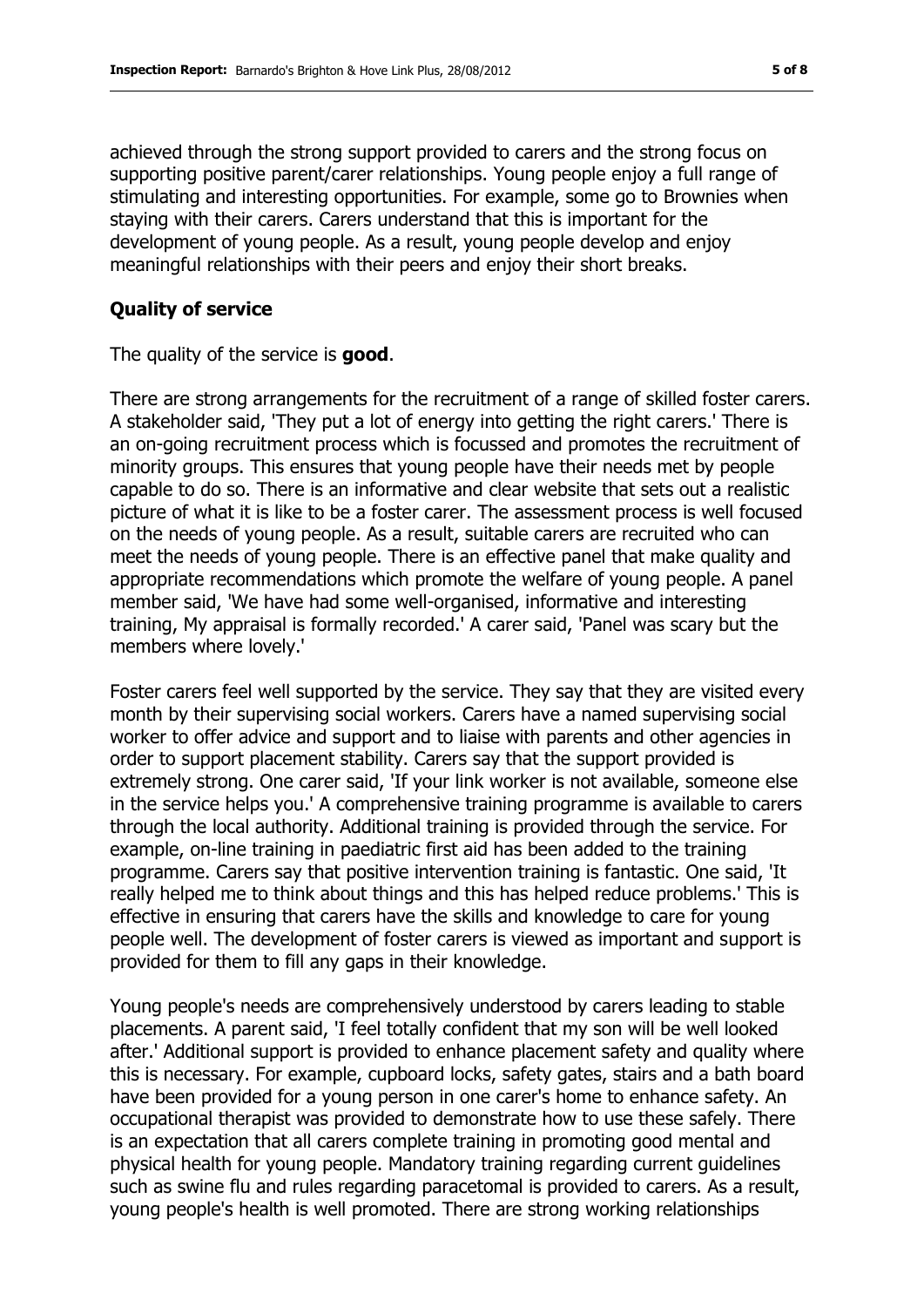between carers and the fostering service. Carers speak exceptionally highly of the support they receive. One carer said, 'Nothing is too much trouble. They provide all equipment required.' Another said, 'They are so professional, if you ask for something they respond immediately.' These positive relationships help to ensure that all those involved with the service are satisfied with the service they receive.

## **Safeguarding children and young people**

The service is **adequate** at keeping children and young people safe and feeling safe.

Safeguarding in this service is generally at the centre of all it does. Health and safety audits are carried out annually with additional bi-monthly checks. Unannounced visits are made to carer's homes and this promotes young people's safety and welfare. Pre-approval checks are completed for all carers in relation to the safety of their home environment. Risk assessments are carried out for activities where there is any possible risk of accident or injury. Foster carers understand how to keep young people safe regarding going missing. They talk to young people about keeping themselves safe and are well prepared to respond appropriately should a young person go missing. It is uncommon for young people to go missing from their placements. As a result, young people are kept safe.

Young people know their concerns will be listened to and taken seriously. There is a formal complaints system which young people are familiar with. One young person said they had been listened to when they wanted to change their fosters carer and this change had happened. There are few reports of concerns regarding bullying. When bullying is an issue, it is well responded to. For example, a young persons discussion with their carer about bullying at school was reported appropriately, leading to the school taking action to address this. As a result, young people feel safe and secure. Young people are protected from harm by carers and staff who understand the impact of abuse and neglect. Safeguarding is taken seriously and staff are generally proactive in ensuring effective child protection. Carers undergo child protection and safe carer training. Safeguarding practices are kept under review and monitored through quality assurance systems. The recruitment and vetting of adults working for the fostering service is generally satisfactory with all required checks being carried out prior to an adult working with young people. However, in one instance there has been shortfalls in the vetting of a volunteer used to provide personal care to young people. Whilst some measures have been taken to protect the safety of young people in this case such as obtaining a criminal records bureau check, full checks have not been carried out as required. This practice does not fully have a clear focus on safeguarding and child protection.

#### **Leadership and management**

The leadership and management of the independent fostering agency are **good**.

There is a clear focus on monitoring the delivery of the service and an insightful review of annual progress. The positive approach to this quality assurance process results in the continuous improvement in service provision and outcomes for young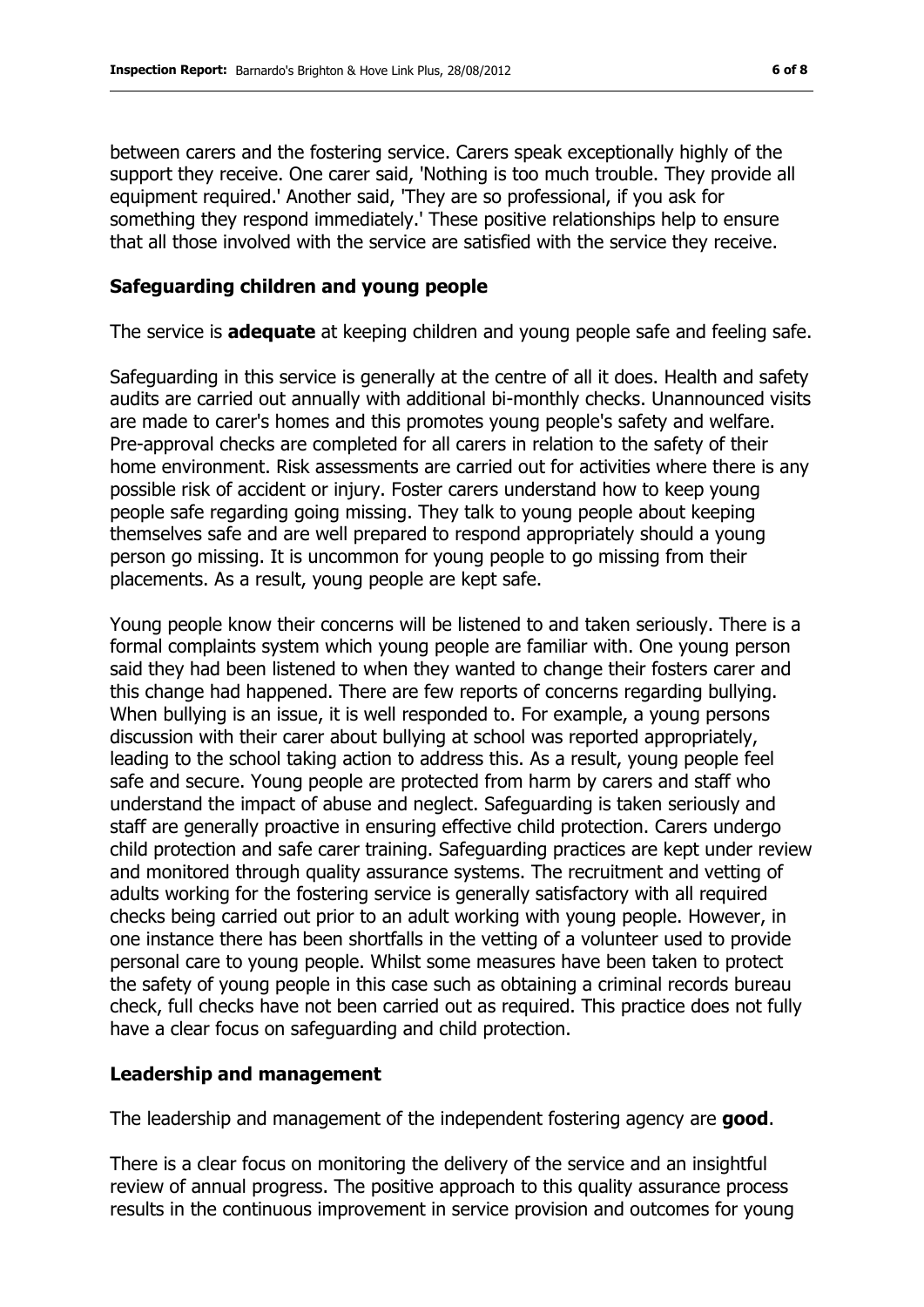people. For example, recent quality assurance has resulted in the review of how safeguarding is discussed in team meetings, a plan for greater ownership for carers of health and safety issues and the review of staff training needs and volunteer recruitment. The service has a strong outcomes framework and individual monitoring for each young person occurs weekly. As a result, young people benefit from positive short breaks.

Foster carers feel valued. They play a significant role in planning for the care of individual young people and in service development. A parent and carer consultation group meets regularly with staff for the purpose of service improvement. Carers and parents also assist in the information and preparation groups for new carers. A foster carer said, 'I feel a completely equal member of the team, there's a feeling you can make a difference.' There are clear processes for ensuring that the views of young people also contribute to the development of the service. For example, they have recently helped to redesign the young people's guide. As a result, the services functions well at meeting the needs of young people, parents and carers. There is strong partnership working with other agencies with a focus on improving the care of young people. A local authority commissioner said, 'They work well with us and are another part of the team.'

Complaints are viewed positively and taken seriously. They are used as an opportunity to learn and develop the service. For example, clearer guidelines have been provided to carers about confidentiality and social media following a complaint and joint working with other professionals has been strengthened. As a result, there are stronger measures in place for ensuring young people's confidentiality and for their needs to be met. The service has a positive approach to addressing shortfalls raised at inspection. There is now a statement of purpose that provides all required information and this means that stakeholders have clear information about the aims of the service. A clearer focus on employment gaps in staff vetting and in carer child protection training helps to keep young people safe. Foster carers are now trained in paediatric first aid which promotes young people's welfare. There is a more focused approach to preparing young people for independent or semi-independent living and for ensuring that all staff who provide supervisions are trained to do so. As a result, young people's welfare is enhanced.

There is good partnership working with other agencies which helps to improve the care provided to young people. This includes working closely with the placing authority to ensure that placements match needs. Joint working with health agencies ensures that there is a strong focus on health promotion. Staff are skilled and wellmotivated. They receive a thorough induction and training programme prior to any direct work with young people. One staff member said, 'We have had some wellorganised, informative and interesting training.' Supervision is valued in this service and there are regular staff appraisals. As a result, carers are well supported to provide good care to young people.